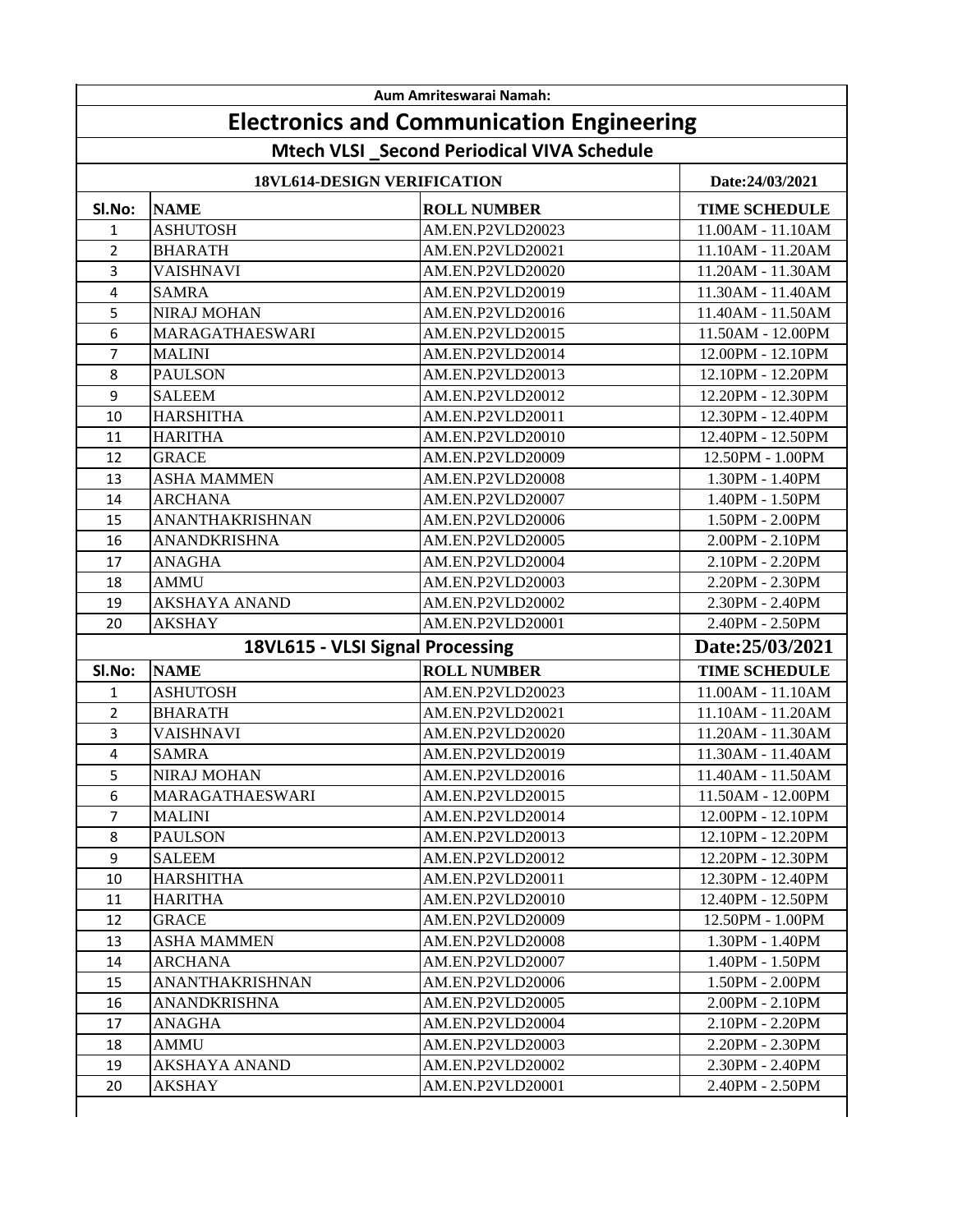| SI.No:         | <b>NAME</b>          | 18VL616 - Design for Test and Testing<br><b>ROLL NUMBER</b> | <b>TIME SCHEDULE</b>  |
|----------------|----------------------|-------------------------------------------------------------|-----------------------|
| 1              | <b>ASHUTOSH</b>      | AM.EN.P2VLD20023                                            | 11.00AM - 11.10AM     |
| $\overline{2}$ | <b>BHARATH</b>       | AM.EN.P2VLD20021                                            | 11.10AM - 11.20AM     |
| 3              | <b>VAISHNAVI</b>     | AM.EN.P2VLD20020                                            | 11.20AM - 11.30AM     |
| 4              | <b>SAMRA</b>         | AM.EN.P2VLD20019                                            | 11.30AM - 11.40AM     |
| 5              | <b>NIRAJ MOHAN</b>   | AM.EN.P2VLD20016                                            | 11.40AM - 11.50AM     |
| 6              | MARAGATHAESWARI      | AM.EN.P2VLD20015                                            | 11.50AM - 12.00PM     |
| $\overline{7}$ | <b>MALINI</b>        | AM.EN.P2VLD20014                                            | 12.00PM - 12.10PM     |
| 8              | <b>PAULSON</b>       | AM.EN.P2VLD20013                                            | 12.10PM - 12.20PM     |
| 9              | <b>SALEEM</b>        | AM.EN.P2VLD20012                                            | 12.20PM - 12.30PM     |
| 10             | <b>HARSHITHA</b>     | AM.EN.P2VLD20011                                            | 12.30PM - 12.40PM     |
| 11             | <b>HARITHA</b>       | AM.EN.P2VLD20010                                            | 12.40PM - 12.50PM     |
| 12             | <b>GRACE</b>         | AM.EN.P2VLD20009                                            | 12.50PM - 1.00PM      |
| 13             | <b>ASHA MAMMEN</b>   | AM.EN.P2VLD20008                                            | 1.30PM - 1.40PM       |
| 14             | <b>ARCHANA</b>       | AM.EN.P2VLD20007                                            | 1.40PM - 1.50PM       |
| 15             | ANANTHAKRISHNAN      | AM.EN.P2VLD20006                                            | 1.50PM - 2.00PM       |
| 16             | ANANDKRISHNA         | AM.EN.P2VLD20005                                            | 2.00PM - 2.10PM       |
| 17             | <b>ANAGHA</b>        | AM.EN.P2VLD20004                                            | $2.10$ PM - $2.20$ PM |
| 18             | <b>AMMU</b>          | AM.EN.P2VLD20003                                            | 2.20PM - 2.30PM       |
| 19             | <b>AKSHAYA ANAND</b> | AM.EN.P2VLD20002                                            | 2.30PM - 2.40PM       |
| 20             | <b>AKSHAY</b>        | AM.EN.P2VLD20001                                            | 2.40PM - 2.50PM       |
|                |                      | Fractal Elective II (18VL778 - Low Noise Amplifier Design)  | Date:27/03/2021       |
| SI.No:         | <b>NAME</b>          | <b>ROLL NUMBER</b>                                          | <b>TIME SCHEDULE</b>  |
| 1              | <b>ASHUTOSH</b>      | AM.EN.P2VLD20023                                            | 11.00AM - 11.10AM     |
| $\overline{2}$ | <b>BHARATH</b>       | AM.EN.P2VLD20021                                            | 11.10AM - 11.20AM     |
| 3              | <b>VAISHNAVI</b>     | AM.EN.P2VLD20020                                            | 11.20AM - 11.30AM     |
| 4              | <b>SAMRA</b>         | AM.EN.P2VLD20019                                            | 11.30AM - 11.40AM     |
| 5              | <b>NIRAJ MOHAN</b>   | AM.EN.P2VLD20016                                            | 11.40AM - 11.50AM     |
| 6              | MARAGATHAESWARI      | AM.EN.P2VLD20015                                            | 11.50AM - 12.00PM     |
| 7              | <b>MALINI</b>        | AM.EN.P2VLD20014                                            | 12.00PM - 12.10PM     |
| 8              | <b>PAULSON</b>       | AM.EN.P2VLD20013                                            | 12.10PM - 12.20PM     |
| 9              | <b>SALEEM</b>        | AM.EN.P2VLD20012                                            | 12.20PM - 12.30PM     |
| 10             | <b>HARSHITHA</b>     | AM.EN.P2VLD20011                                            | 12.30PM - 12.40PM     |
| 11             | <b>HARITHA</b>       | AM.EN.P2VLD20010                                            | 12.40PM - 12.50PM     |
| 12             | <b>GRACE</b>         | AM.EN.P2VLD20009                                            | 12.50PM - 1.00PM      |
| 13             | <b>ASHA MAMMEN</b>   | AM.EN.P2VLD20008                                            | $1.30$ PM - $1.40$ PM |
| 14             | <b>ARCHANA</b>       | AM.EN.P2VLD20007                                            | $1.40$ PM - $1.50$ PM |
| 15             | ANANTHAKRISHNAN      | AM.EN.P2VLD20006                                            | 1.50PM - 2.00PM       |
| 16             | <b>ANANDKRISHNA</b>  | AM.EN.P2VLD20005                                            | 2.00PM - 2.10PM       |
| 17             | ANAGHA               | AM.EN.P2VLD20004                                            | 2.10PM - 2.20PM       |
| 18             | <b>AMMU</b>          | AM.EN.P2VLD20003                                            | 2.20PM - 2.30PM       |
| 19             | <b>AKSHAYA ANAND</b> | AM.EN.P2VLD20002                                            | 2.30PM - 2.40PM       |
|                | <b>AKSHAY</b>        | AM.EN.P2VLD20001                                            | 2.40PM - 2.50PM       |
| 20             |                      |                                                             |                       |